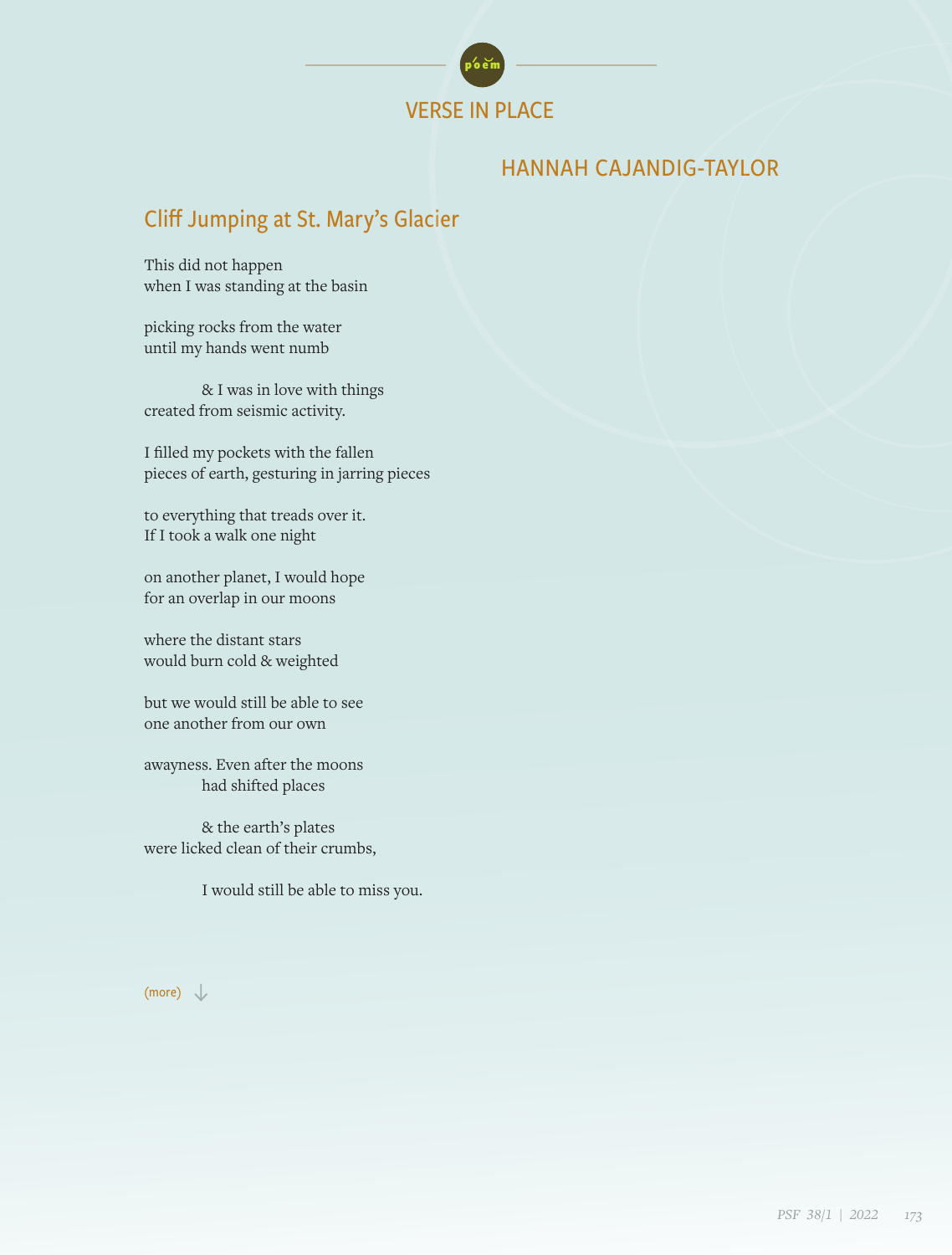

HANNAH CAJANDIG-TAYLOR (she/her) is a poet and flash writer residing in Michigan's Upper Peninsula. She's the author of *Romantic Portrait of a Natural Disaster* (Finishing Line Press, 2020) and has published work in journals such as *Gigantic Sequins, Milk Candy Review,* and *Trampset,* among others. She's been nominated for a Best Small Fictions, Best Micro Fictions, and recently had a piece featured in Wigleaf's Top 50 of 2021. When she isn't listening to a podcast or hiking with her dogs, she can be found bartending in a historic hotel.

- Website: **[www.hannahcajandigtaylor.com](https://www.hannahcajandigtaylor.com/)**
- Twitter: @hannahcajandigt
- Book/Press: **[www.finishinglinepress.co](https://www.finishinglinepress.com/)m**